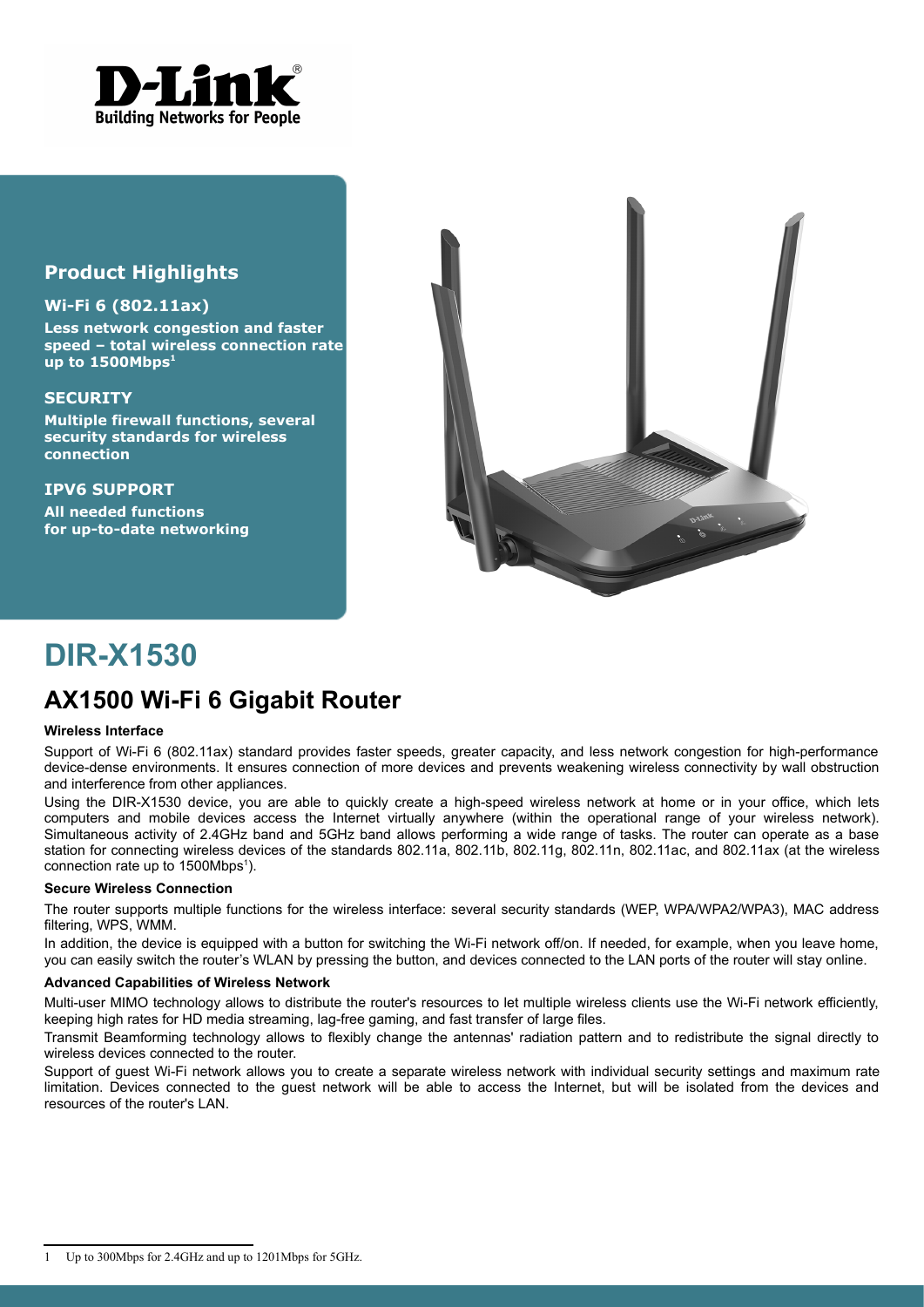

#### **Security**

The wireless router DIR-X1530 includes a built-in firewall. The advanced security functions minimize threats of hacker attacks and prevent unwanted intrusions to your network, and block access to unwanted websites for users of your LAN<sup>[2](#page-1-0)</sup>.

The SSH protocol support provides more secure remote configuration and management of the router due to encryption of all transmitted traffic, including passwords.

In addition, the router supports IPsec and allows to create secure VPN tunnels. Support of the IKEv2 protocol allows to provide simplified message exchange and use asymmetric authentication engine upon configuration of an IPsec tunnel.

Built-in Yandex.DNS service protects against malicious and fraudulent web sites and helps to block access to adult content on children's devices.

The router also supports the SkyDNS web content filtering service, which provides more settings and opportunities for safer Internet experience for home users of all ages and for professional activities of corporate users.

Now the schedules are also implemented; they can be applied to the rules and settings of the firewall and used to reboot the router at the specified time or every specified time period and to enable/disable the wireless network and the Wi-Fi filter.

The new ad blocking function effectively blocks advertisements which appear during web surfing.

#### **Easy configuration and update**

You can configure the settings of the wireless router DIR-X1530 via the user-friendly web-based interface (the interface is available in two languages – in Russian and in English).

The configuration wizard allows you to quickly switch DIR-X1530 to one of the following modes: router (for connection to a wired or wireless ISP), access point, repeater, or client, and then configure all needed setting for operation in the selected mode in several simple steps.

Also DIR-X1530 supports configuration and management via mobile application for Android and iPhone smartphones.

You can simply update the firmware: the router itself finds approved firmware on D-Link update server and notifies when ready to install it.

<span id="page-1-0"></span><sup>2</sup> Will be available in next firmware versions.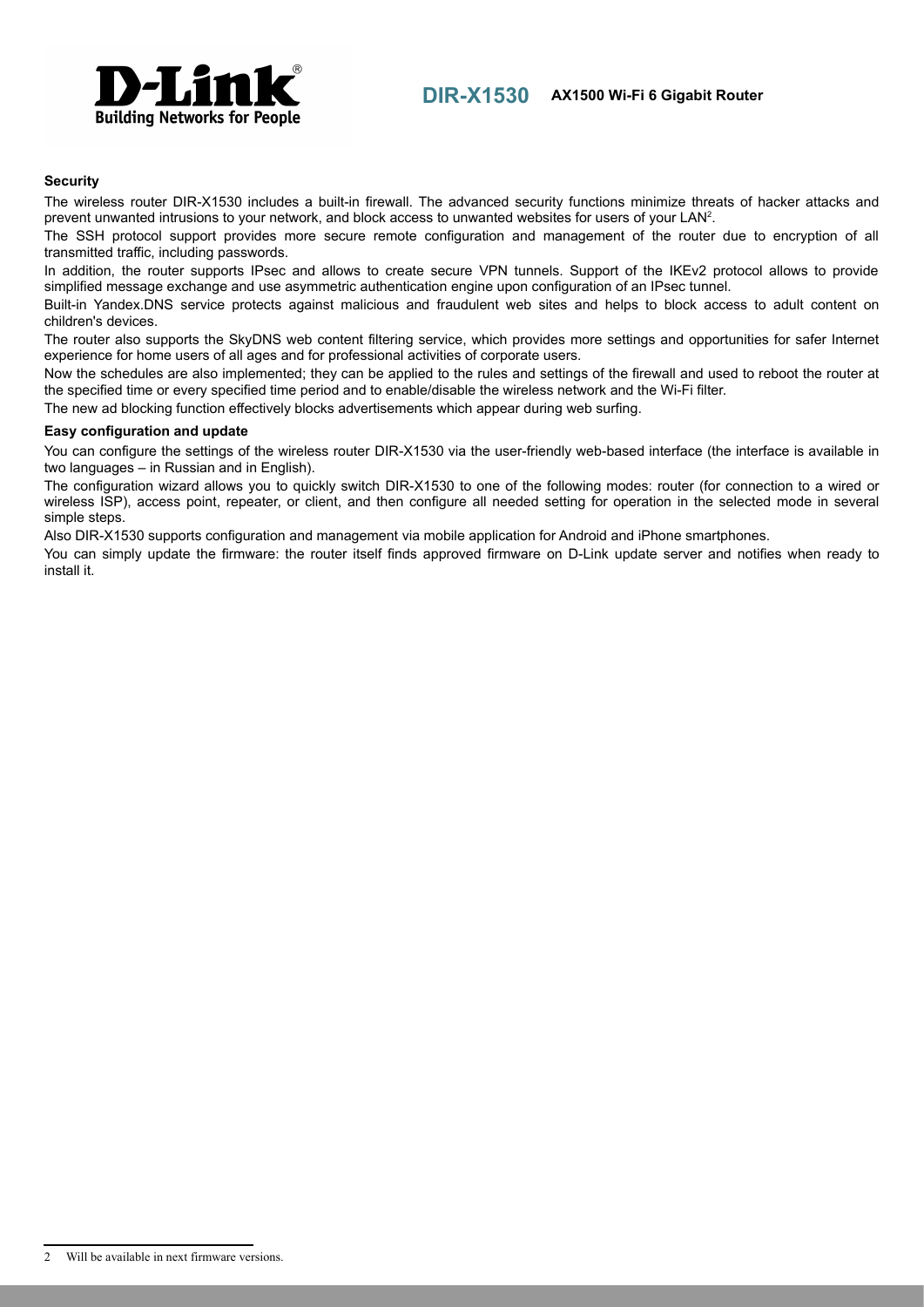

| <b>Hardware</b>        |                                                                                                                                                    |
|------------------------|----------------------------------------------------------------------------------------------------------------------------------------------------|
| <b>Processor</b>       | RTL8198D (900MHz)<br>٠                                                                                                                             |
| <b>RAM</b>             | 256MB, DDR3, built in processor<br>$\bullet$                                                                                                       |
| Flash                  | 128MB, SPI NAND<br>٠                                                                                                                               |
| <b>Interfaces</b>      | 10/100/1000BASE-T WAN port<br>٠<br>3 10/100/1000BASE-T LAN ports<br>$\bullet$                                                                      |
| <b>LEDs</b>            | Power<br>Internet<br>WLAN 2.4G<br><b>WLAN 5G</b><br>٠                                                                                              |
| <b>Buttons</b>         | WPS button to set up wireless connection and enable/disable wireless network<br>٠<br>RESET button to restore factory default settings<br>$\bullet$ |
| Antenna                | Four external non-detachable antennas (5dBi gain)<br>٠                                                                                             |
| <b>MIMO</b>            | $2 \times 2$ , MU-MIMO<br>$\bullet$                                                                                                                |
| <b>Power connector</b> | Power input connector (DC)<br>٠                                                                                                                    |

| <b>Software</b>             |                                                                                                                                                                                                                                                                                                                                                                                                                                                                                                                                                                                                                                                                                    |
|-----------------------------|------------------------------------------------------------------------------------------------------------------------------------------------------------------------------------------------------------------------------------------------------------------------------------------------------------------------------------------------------------------------------------------------------------------------------------------------------------------------------------------------------------------------------------------------------------------------------------------------------------------------------------------------------------------------------------|
| <b>WAN connection types</b> | PPPoE<br>IPv6 PPPoE<br><b>PPPoE Dual Stack</b><br>Static IPv4 / Dynamic IPv4<br>Static IPv6 / Dynamic IPv6<br>PPPoE + Static IP (PPPoE Dual Access)<br>PPPoE + Dynamic IP (PPPoE Dual Access)<br>PPTP/L2TP + Static IP<br>PPTP/L2TP + Dynamic IP<br><b>Bridge</b><br>IPIP6 in DSLite mode<br>6in4<br>6to4<br>6rd                                                                                                                                                                                                                                                                                                                                                                   |
| <b>Network functions</b>    | DHCP server/relay<br>$\bullet$<br>Advanced configuration of built-in DHCP server<br>Stateful/Stateless mode for IPv6 address assignment, IPv6 prefix delegation<br>Automatic obtainment of LAN IP address (for access point/repeater/client modes)<br>DNS relay<br>Dynamic DNS<br>Static IPv4/IPv6 routing<br><b>IGMP Proxy</b><br><b>RIP</b><br>Support of UPnP IGD<br>Support of VLAN<br>WAN ping respond<br>Support of SIP ALG<br>Support of RTSP<br><b>WAN</b> failover<br><b>LAN/WAN</b> conversion<br>Autonegotiation of speed, duplex mode, and flow control / Manual speed and duplex<br>mode setup for each Ethernet port<br>Built-in UDPXY application<br>Port mirroring |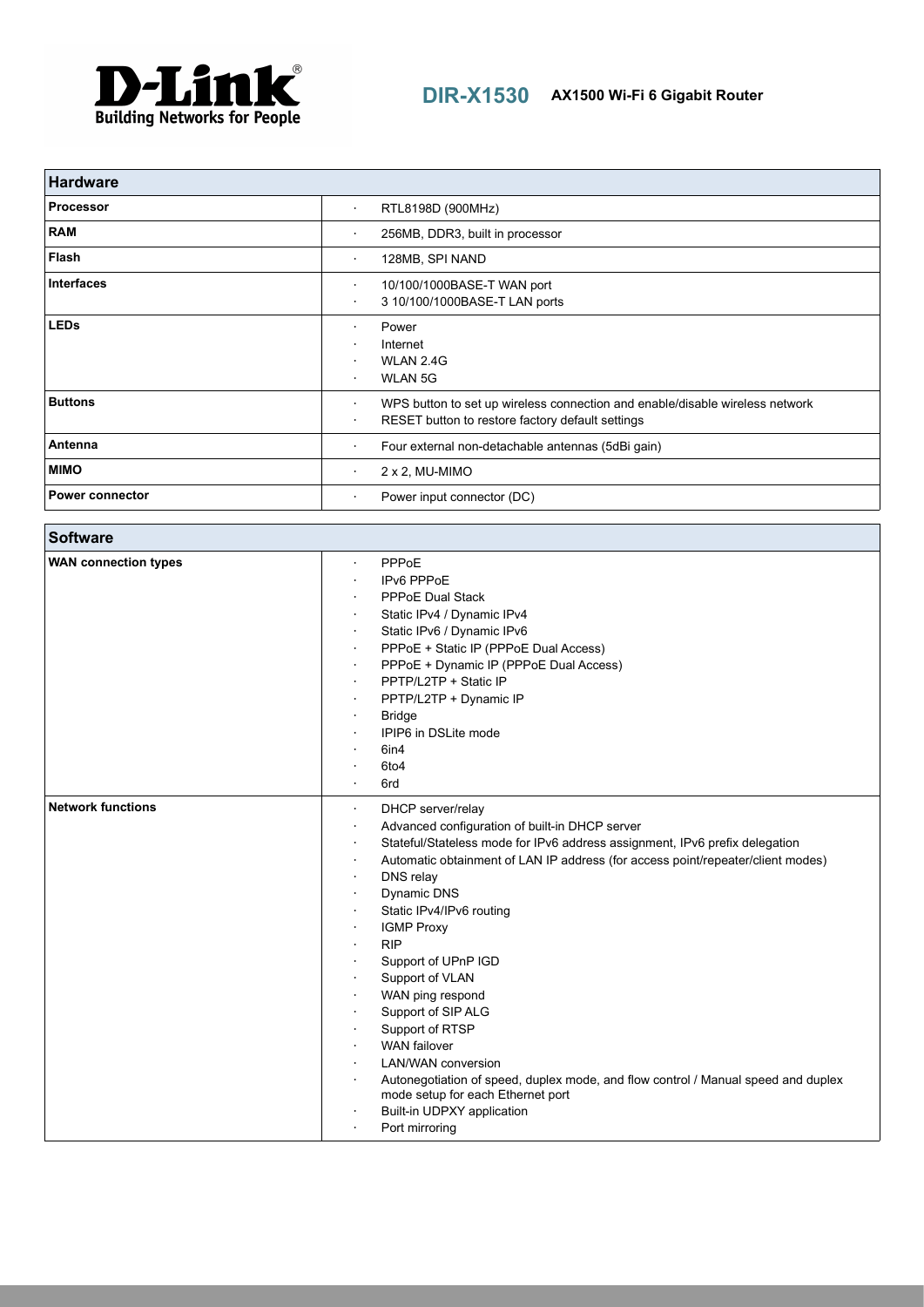

| <b>Software</b>                  |                                                                                                                                                                                                                                                                                                                                                                                                                                                                                                                                                                                                                                                                                                                                                                                                                                                           |
|----------------------------------|-----------------------------------------------------------------------------------------------------------------------------------------------------------------------------------------------------------------------------------------------------------------------------------------------------------------------------------------------------------------------------------------------------------------------------------------------------------------------------------------------------------------------------------------------------------------------------------------------------------------------------------------------------------------------------------------------------------------------------------------------------------------------------------------------------------------------------------------------------------|
| <b>Firewall functions</b>        | Network Address Translation (NAT)<br>Stateful Packet Inspection (SPI)<br>IPv4/IPv6 filter<br><b>MAC</b> filter<br>URL filter $3$<br>Ad blocking function<br><b>DMZ</b><br>Virtual servers<br>Built-in Yandex.DNS web content filtering service<br>Built-in SkyDNS web content filtering service                                                                                                                                                                                                                                                                                                                                                                                                                                                                                                                                                           |
| <b>VPN</b>                       | IPsec/PPTP/L2TP/PPPoE pass-through<br>PPTP/L2TP servers<br>PPTP/L2TP tunnels<br><b>L2TP over IPsec</b><br>GRE/EoGRE/EoIP/IPIP tunnels<br><b>IPsec tunnels</b><br>Transport/Tunnel mode<br>IKEv1/IKEv2 support<br>DES encryption<br><b>NAT Traversal</b><br>Support of DPD (Keep-alive for VPN tunnels)                                                                                                                                                                                                                                                                                                                                                                                                                                                                                                                                                    |
| <b>Management and monitoring</b> | Local and remote access to settings through SSH/TELNET/WEB (HTTP/HTTPS)<br>Bilingual web-based interface for configuration and management (Russian/English)<br>Support of D-Link Assistant application for Android and iPhone smartphones<br>Notification on connection problems and auto redirect to settings<br>Firmware update via web-based interface<br>Automatic notification on new firmware version<br>Saving/restoring configuration to/from file<br>Support of logging to remote host<br>Automatic synchronization of system time with NTP server and manual time/date setup<br>Ping utility<br>Traceroute utility<br>TR-069 client<br>Schedules for rules and settings of firewall, automatic reboot, and enabling/disabling<br>wireless network and Wi-Fi filter<br>Automatic upload of configuration file from ISP's server (Auto Provision) |

| <b>Wireless Module Parameters</b>                                                                                     |                                                                                                       |  |
|-----------------------------------------------------------------------------------------------------------------------|-------------------------------------------------------------------------------------------------------|--|
| <b>Standards</b>                                                                                                      | IEEE 802.11ax<br>٠<br>IEEE 802.11ac Wave 2<br>IEEE 802.11a/b/g/n<br><b>IEEE 802.11w</b>               |  |
| <b>Frequency range</b><br>The frequency range depends upon the radio<br>frequency regulations applied in your country | $2400 \sim 2483.5$ MHz<br>$5150 \sim 5350$ MHz<br>$5650 \sim 5850$ MHz<br>٠                           |  |
| <b>Wireless connection security</b>                                                                                   | <b>WEP</b><br>WPA/WPA2 (Personal/Enterprise)<br>WPA3 (Personal)<br><b>MAC</b> filter<br>WPS (PBC/PIN) |  |

<span id="page-3-0"></span><sup>3</sup> Will be available in next firmware versions.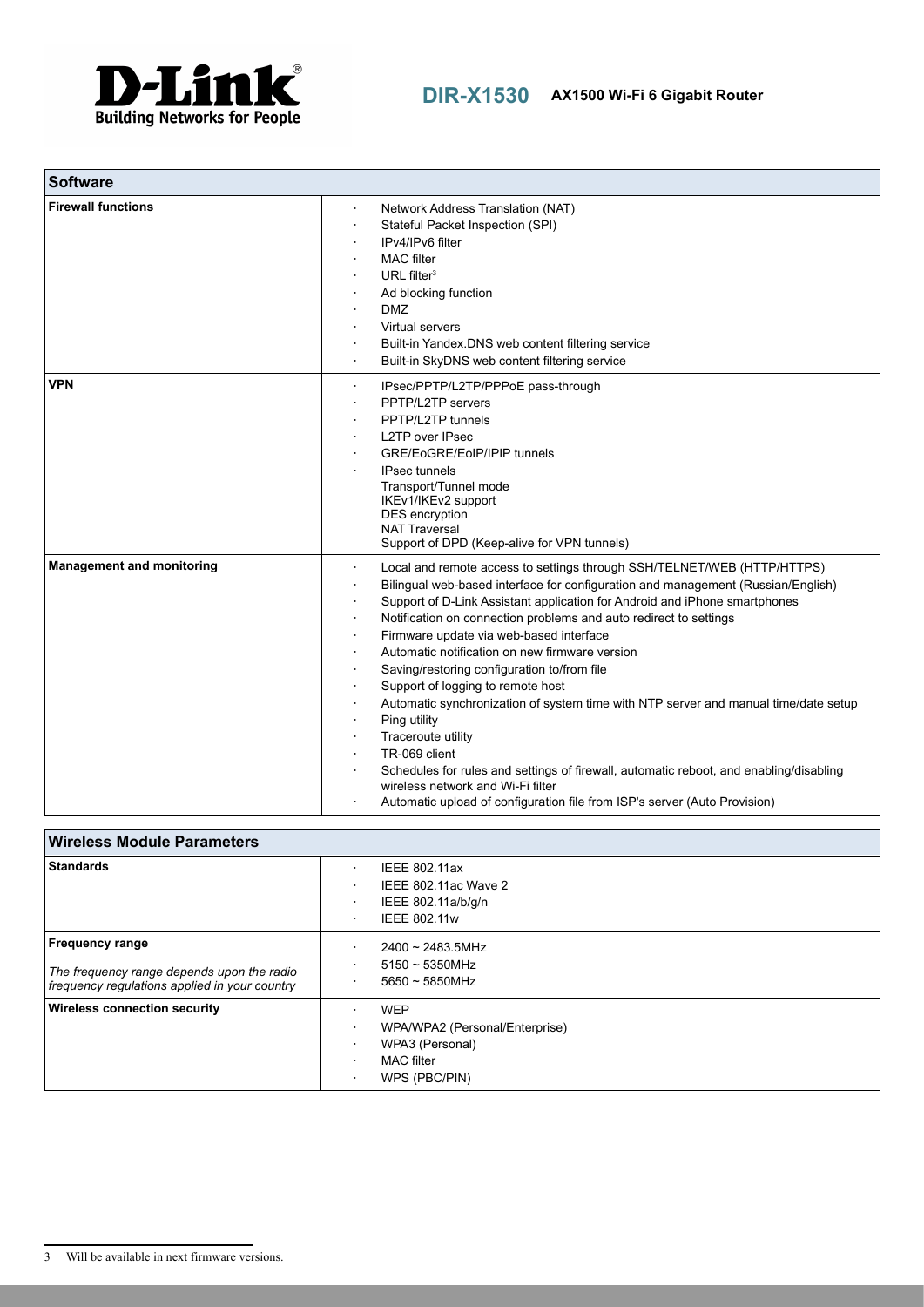

| <b>Wireless Module Parameters</b>                                                                                                                               |                                                                                                                                                                                                                                                                                                                                                                                                                                                                                                                                                                                                                                                                                                                  |
|-----------------------------------------------------------------------------------------------------------------------------------------------------------------|------------------------------------------------------------------------------------------------------------------------------------------------------------------------------------------------------------------------------------------------------------------------------------------------------------------------------------------------------------------------------------------------------------------------------------------------------------------------------------------------------------------------------------------------------------------------------------------------------------------------------------------------------------------------------------------------------------------|
| <b>Advanced functions</b>                                                                                                                                       | Support of client mode<br>WMM (Wi-Fi QoS)<br>Information on connected Wi-Fi clients<br>Advanced settings<br>Guest Wi-Fi / support of MBSSID<br>Limitation of wireless network rate<br>Periodic scan of channels, automatic switch to least loaded channel<br>Support of 5GHz TX Beamforming<br>Autonegotiation of channel bandwidth in accordance with environment conditions (20/40)<br>Coexistence)                                                                                                                                                                                                                                                                                                            |
| Wireless connection rate                                                                                                                                        | IEEE 802.11a: 6, 9, 12, 18, 24, 36, 48, and 54Mbps<br>IEEE 802.11b: 1, 2, 5.5, and 11Mbps<br>$\cdot$<br>IEEE 802.11g: 6, 9, 12, 18, 24, 36, 48, and 54Mbps<br>IEEE 802.11n (2.4GHz/5GHz): from 6.5 to 300Mbps (MCS0-MCS15)<br>$\cdot$<br>IEEE 802.11ac (5GHz): from 6.5 to 867Mbps<br>IEEE 802.11ax (5GHz): from 6.5 to 1201Mbps<br>$\cdot$                                                                                                                                                                                                                                                                                                                                                                      |
| <b>Transmitter output power</b><br>The maximum value of the transmitter output<br>power depends upon the radio frequency<br>regulations applied in your country | $\ddot{\phantom{0}}$<br>802.11a (typical at room temperature 25 °C)<br>15dBm at 6, 9, 12, 18, 24, 36, 48, 54Mbps<br>802.11b (typical at room temperature 25 °C)<br>15dBm at 1, 2, 5.5, 11Mbps<br>802.11g (typical at room temperature 25 °C)<br>15dBm at 6, 9, 12, 18, 24, 36, 48, 54Mbps<br>802.11n (typical at room temperature 25 °C)<br>2.4GHz, HT20<br>15dBm at MCS0~7<br>2.4GHz, HT40<br>15dBm at MCS0~7<br>5GHz, HT20<br>15dBm at MCS0~7<br>5GHz, HT40<br>15dBm at MCS0~7<br>802.11 ac (typical at room temperature 25 °C)<br><b>VHT20</b><br>15dBm at MCS0~8<br>VHT40<br>15dBm at MCS0~9<br>VHT80<br>15dBm at MCS0~9<br>802.11ax (typical at room temperature 25 °C)<br>15dBm at MCS10<br>15dBm at MCS11 |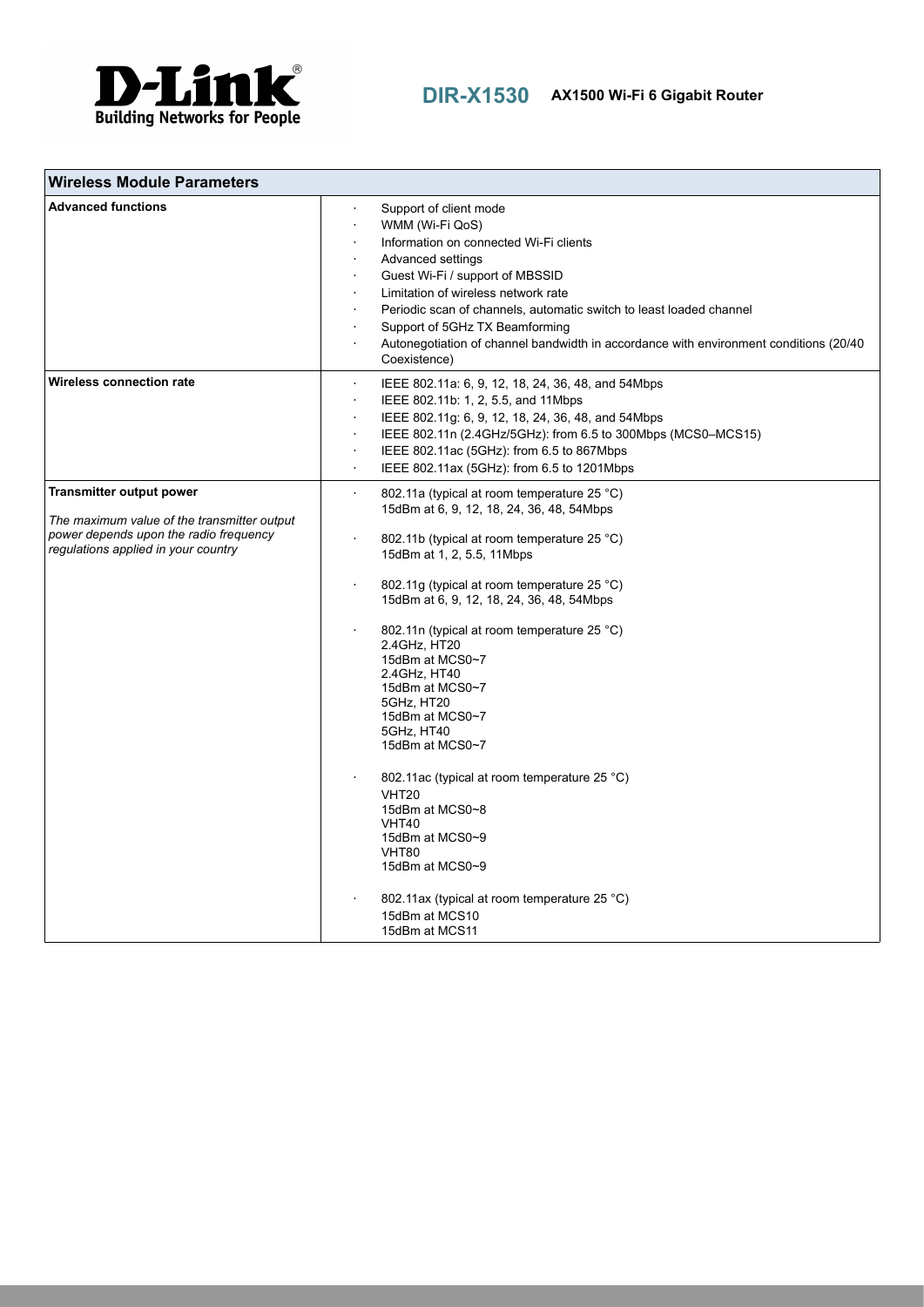

| <b>Wireless Module Parameters</b> |                                                                                                                                                                                                                                                                                       |
|-----------------------------------|---------------------------------------------------------------------------------------------------------------------------------------------------------------------------------------------------------------------------------------------------------------------------------------|
| <b>Receiver sensitivity</b>       | 802.11a (typical at PER < 10% (1000-byte PDUs) at room temperature 25 °C)<br>-94dBm at 6Mbps<br>-76dBm at 54Mbps                                                                                                                                                                      |
|                                   | 802.11b (typical at PER = 8% (1000-byte PDUs) at room temperature 25 °C)<br>-96dBm at 1Mbps<br>-89dBm at 11Mbps                                                                                                                                                                       |
|                                   | 802.11g (typical at PER < 10% (1000-byte PDUs) at room temperature 25 °C)<br>-92dBm at 6Mbps<br>-72dBm at 54Mbps                                                                                                                                                                      |
|                                   | 802.11n (typical at PER = 10% (1000-byte PDUs) at room temperature 25 °C)<br>2.4GHz, HT20<br>-91dBm at MCS0<br>-72dBm at MCS7<br>2.4GHz, HT40<br>-90dBm at MCS0<br>-71dBm at MCS7<br>5GHz, HT20<br>-93dBm at MCS0<br>-74dBm at MCS7<br>5GHz, HT40<br>-90dBm at MCS0<br>-71dBm at MCS7 |
|                                   | 802.11ac (typical at PER = 10% (1000-byte PDUs) at room temperature 25 °C)<br>VHT <sub>20</sub><br>-93dBm at MCS0<br>-68dBm at MCS8<br>VHT40<br>-90dBm at MCS0<br>-63dBm at MCS9<br>VHT80<br>-87dBm at MCS0<br>-60dBm at MCS9                                                         |
|                                   | 802.11ax (typical at PER = 10% (1000-byte PDUs) at room temperature 25 °C)<br><b>HE20</b><br>-90dBm at MCS0<br>-65dBm at MCS11<br><b>HE40</b><br>-87dBm at MCS0<br>-62dBm at MCS11<br><b>HE80</b><br>-84dBm at MCS0<br>-59dBm at MCS11                                                |